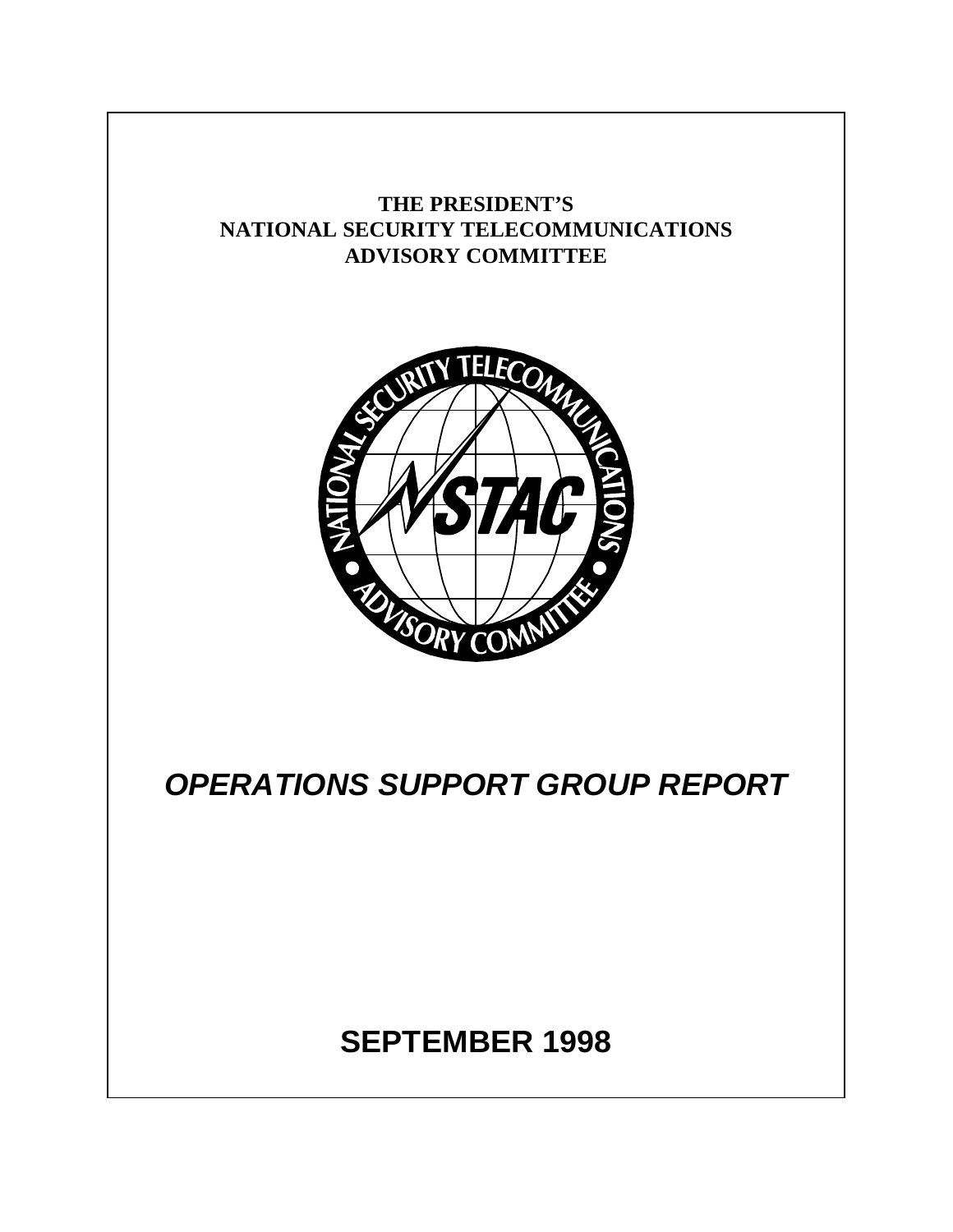# OPERATIONS SUPPORT GROUP REPORT **TABLE OF CONTENTS**

|  | 3.2 NCC Vision Operations Subgroup Intrusion Incident Information Reporting Criteria3 |  |  |
|--|---------------------------------------------------------------------------------------|--|--|
|  |                                                                                       |  |  |
|  |                                                                                       |  |  |
|  |                                                                                       |  |  |
|  | 3.3 Emergency Communications Capabilities in the Context of U.S. Counterterrorism     |  |  |
|  |                                                                                       |  |  |
|  |                                                                                       |  |  |
|  |                                                                                       |  |  |
|  |                                                                                       |  |  |
|  |                                                                                       |  |  |
|  |                                                                                       |  |  |
|  |                                                                                       |  |  |
|  |                                                                                       |  |  |
|  |                                                                                       |  |  |
|  |                                                                                       |  |  |
|  |                                                                                       |  |  |
|  |                                                                                       |  |  |
|  |                                                                                       |  |  |
|  |                                                                                       |  |  |
|  |                                                                                       |  |  |
|  |                                                                                       |  |  |
|  |                                                                                       |  |  |
|  | <b>NCC INTRUSION INCIDENT REPORTING</b>                                               |  |  |
|  |                                                                                       |  |  |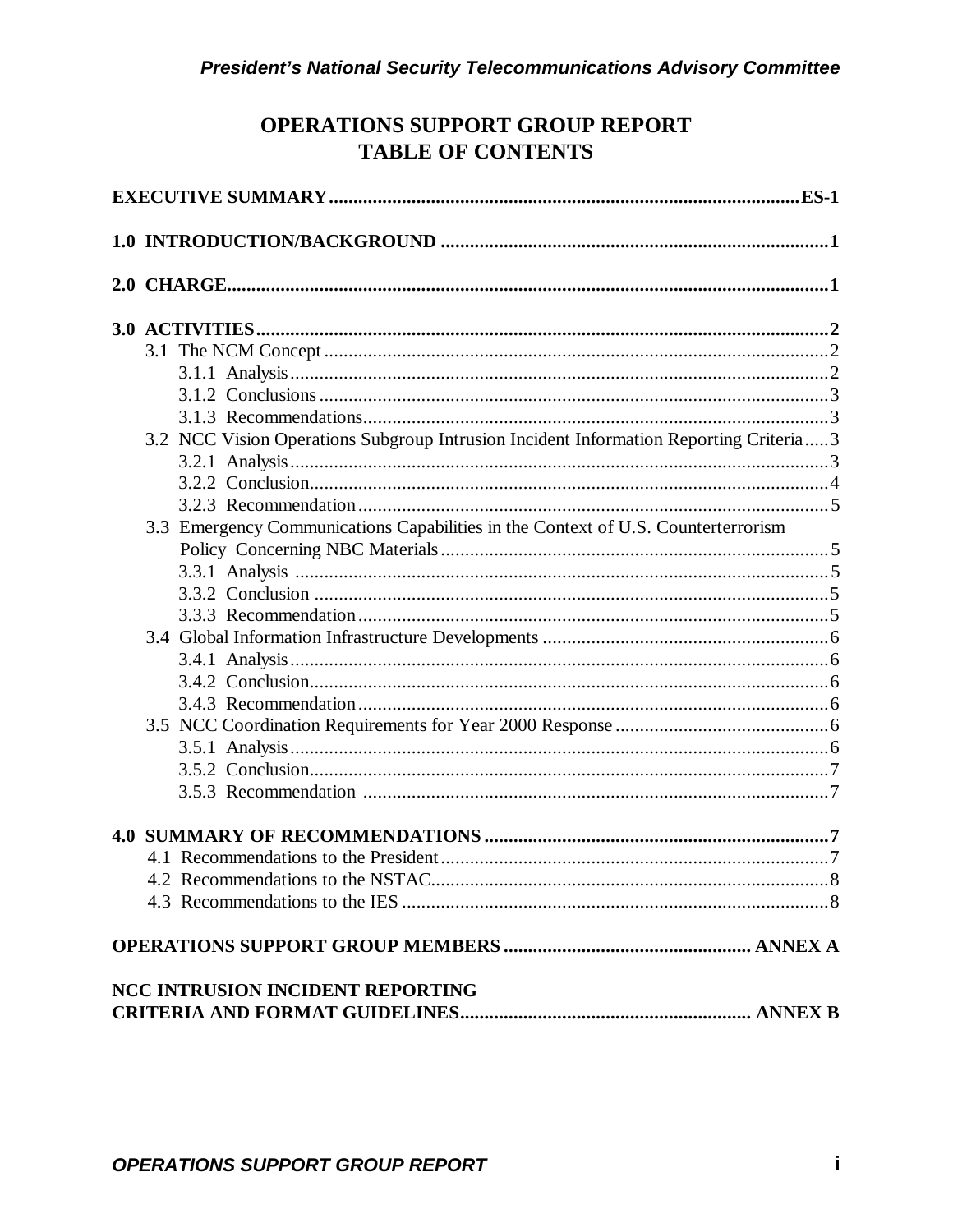#### **EXECUTIVE SUMMARY**

<span id="page-2-0"></span>The President's National Security Telecommunications Advisory Committee's (NSTAC) Operations Support Group (OSG) was formed in April 1997 to evaluate the overall progress and direction of national security and emergency preparedness (NS/EP) operational activities. Among its specific taskings, the OSG was instructed to refine NSTAC's national coordinating mechanism (NCM) concept and develop standardized intrusion incident information reporting criteria for the National Coordinating Center for Telecommunications (NCC). Two OSG subgroups, the NCC Vision-Operations Subgroup and the NCM Subgroup, respectively, addressed these actions. This report presents the charge, activities, analysis, conclusions, and recommendations of the OSG and its two subgroups.

An NCM process would provide senior Federal Government decisionmakers with real-time information from related components of critical national infrastructures to enhance NS/EP. In May 1998, the President released Presidential Decision Directive (PDD)  $63<sup>1</sup>$ , a critical infrastructure protection directive establishing the National Infrastructure Protection Center (NIPC) and calling for industry to voluntarily participate in the Government's efforts to ensure the security of the Nation's infrastructures. In a series of meetings with Government officials from the President's Commission on Critical Infrastructure Protection Transition Team and the NIPC, members of the Industry Executive Subcommittee (IES) and the NCM Subgroup shared their NCM concept, describing how a virtual information sharing process based on the NCM concept and the NCC could be established. PDD-62 $2^2$  was also issued in May 1998 establishing a structure for overseeing a wide range of Government agency policies and programs to defeat terrorism.

The IES approved the NCC Vision-Operations Subgroup's *NCC Intrusion Incident Reporting Criteria and Format Guidelines* in May 1998 for use in the NCC's 120-day-long electronic intrusion incident information processing pilot. The NCC officially began the pilot program in June 1998 for processing reports from industry and Government service providers and network operators regarding public network electronic intrusions.

The NCC Vision-Operations Subgroup accepted additional tasking to support the NCC's efforts to coordinate a response to potential network outages caused by the Year 2000 (Y2K) problem.

The following recommendations are based on the OSG's determinations.

#### **Recommendations to the President**

 $\overline{a}$ 

The President should direct the lead departments and agencies as designated in PDD-63 to:

**Example 3** establish an industry-Government coordinating body to advise in the selection of a sector coordinator and provide continuing advice to effectively represent each critical infrastructure, and

<sup>&</sup>lt;sup>1</sup> Protecting America's Critical Infrastructures: Presidential Decision Directive 63

<sup>&</sup>lt;sup>2</sup> Combating Terrorism: Presidential Decision Directive 62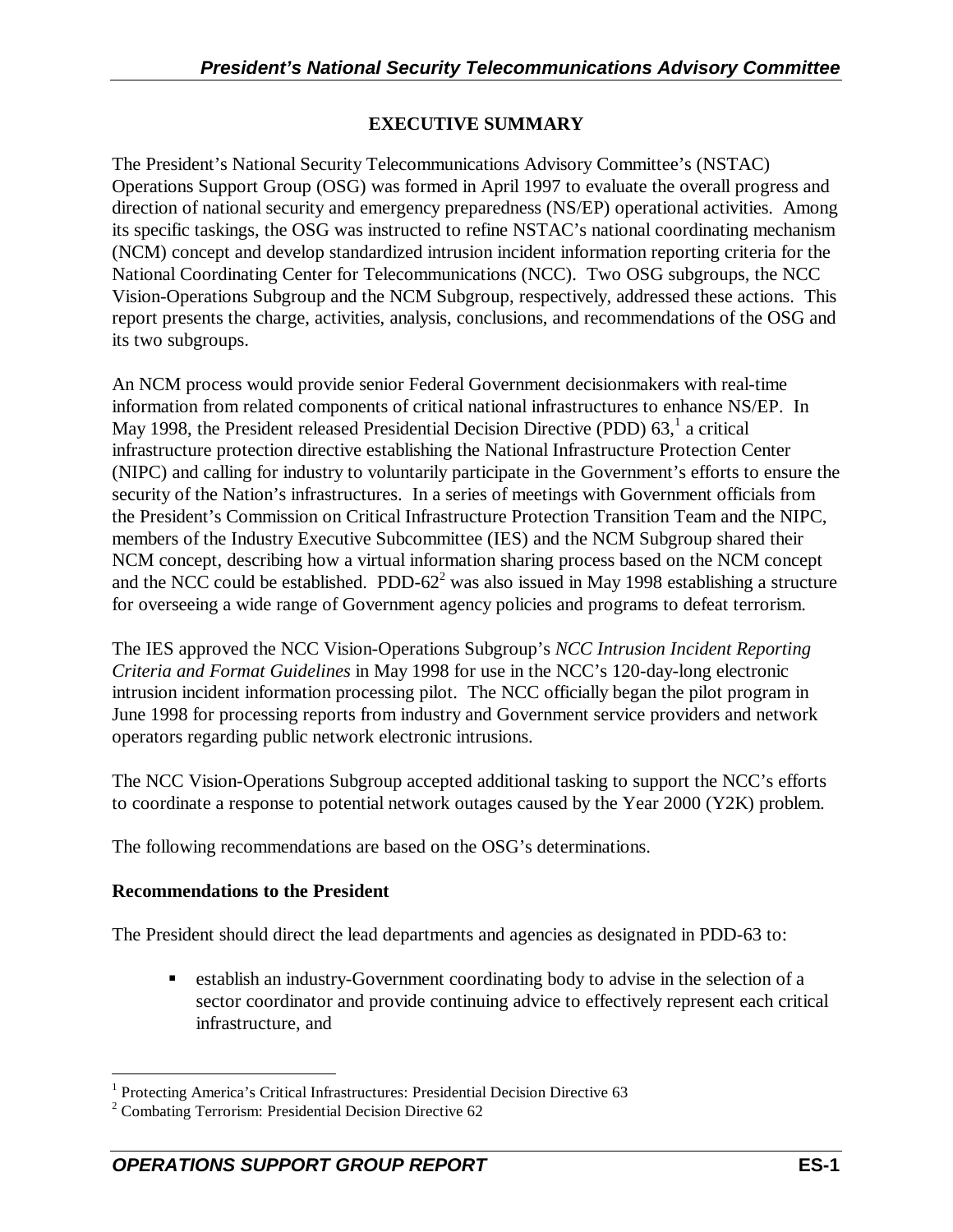• consider adapting the NCC model as appropriate for the various critical infrastructures to provide warning and information centers for reporting and exchange of information with the NIPC through the NCM process.

#### **Recommendation to the NSTAC**

The NSTAC should task the IES to continue to refine the NCM concept in coordination with the designated Government departments and agencies developing critical infrastructure protection plans, processes, and procedures.

#### **Recommendations to the IES**

The IES should task the OSG to:

- ß review and make recommendations on the makeup of the NCC to accomplish its expanded mission, focusing on facilities, staffing, funding, and support tools and resources,
- continue to monitor PDD-39<sup>3</sup> and PDD-62 related activities for impacts on NS/EP telecommunications,
- **•** continue to monitor and identify Global Information Infrastructure NS/EP issues, and
- $\blacksquare$  assist the NCC in its Y2K preparation and provide coordination efforts if existing NCC processes and procedures prove inadequate in responding to potential Y2K outages.

 $\overline{a}$ 

<sup>&</sup>lt;sup>3</sup> Counterterrorism Policy: Presidential Decision Directive 39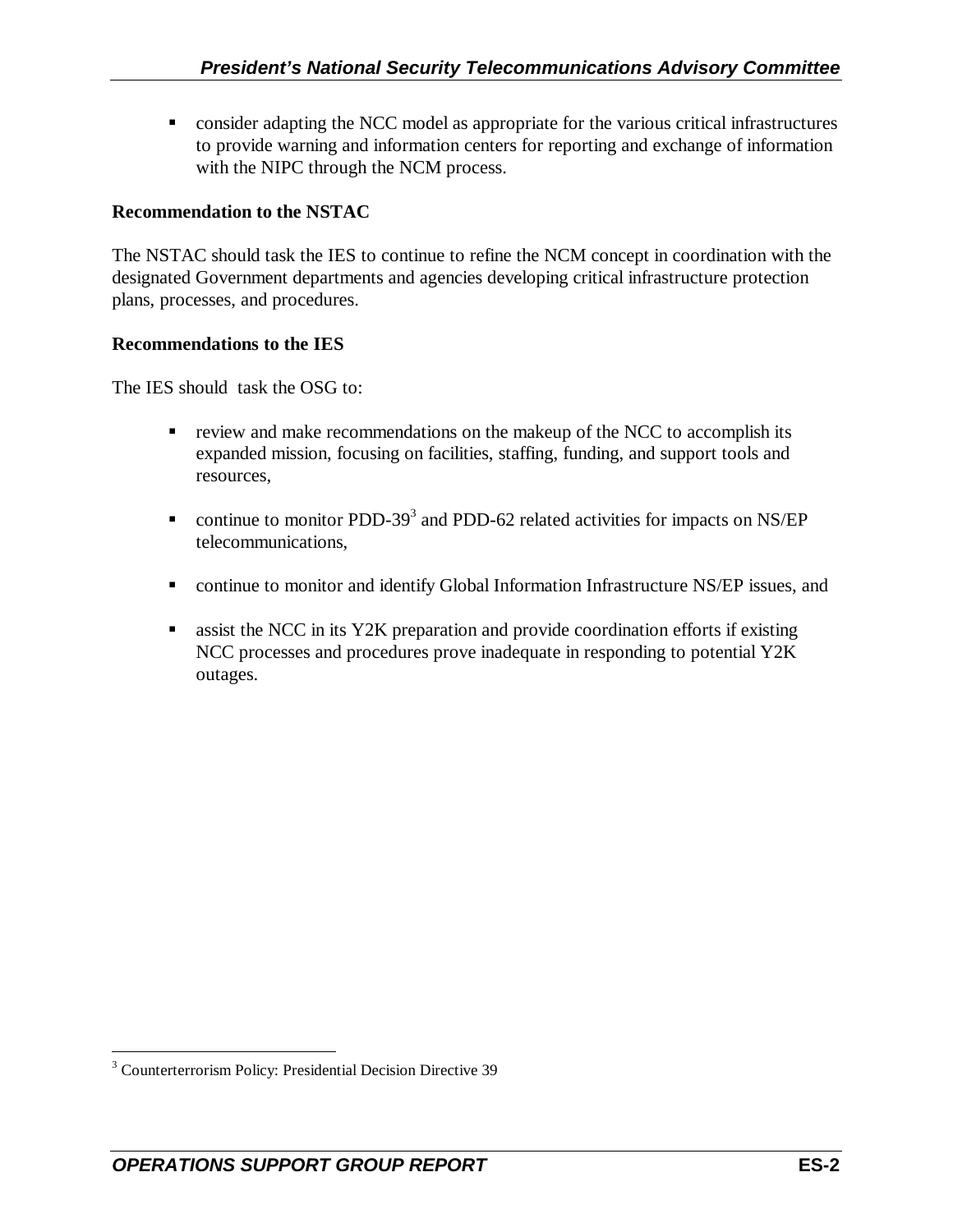#### <span id="page-4-0"></span>**1.0 INTRODUCTION/BACKGROUND**

The President's National Security Telecommunications Advisory Committee's (NSTAC) Industry Executive Subcommittee (IES) created the Operations Support Group (OSG) to evaluate the overall progress and direction of national security and emergency preparedness (NS/EP) operational activities. OSG members represent the telecommunications, information technology, and systems integration industries and provide unique perspectives on the challenges of NS/EP operations and planning.

In October 1996, the IES created the National Coordinating Center for Telecommunications (NCC) Vision Task Force to determine whether the mission, organization, and capabilities of the NCC should be changed, considering the ongoing changes in technology, industry composition, threats, and requirements. The OSG assumed oversight of the task force in April 1997, renaming it the NCC Vision Subgroup and later the NCC Vision-Operations Subgroup. The National Coordinating Mechanism (NCM) Subgroup was originally formed before NSTAC XX to examine the need for and feasibility of a cross-infrastructure NCM.

## <span id="page-4-1"></span>**2.0 CHARGE**

The IES charge to the OSG for the NSTAC XXI cycle included the following:

- $\blacksquare$  refine the concept of an NCM
	- explore and identify linkages within Government and between critical infrastructures.
	- solicit Government participation to develop the NCM process
		- ® National Communications System (NCS) member departments and agencies
		- ® White House/President's Commission on Critical Infrastructure Protection (PCCIP) Transition Team.
- **develop standardized intrusion incident information reporting criteria for the NCC** 
	- work with the Office of the Manager, NCS (OMNCS) and the Manager, NCC, to implement the intrusion incident processing pilot
	- utilize *Draft NCC Intrusion Incident Reporting Criteria and Format Guidelines* to develop final guidelines.

Other ongoing charges to the OSG included:

- **Example 3** assess emergency communications capabilities in the context of U.S. counterterrorism policy concerning nuclear, biological, and chemical (NBC) materials
	- monitor OMNCS and industry participation in the telecommunications disaster planning aspect of the Federal Emergency Management Agency (FEMA) NBC study
- **Exercise** assess Global Information Infrastructure developments to identify NS/EP issues
	- identify the status of the World Trade Agreement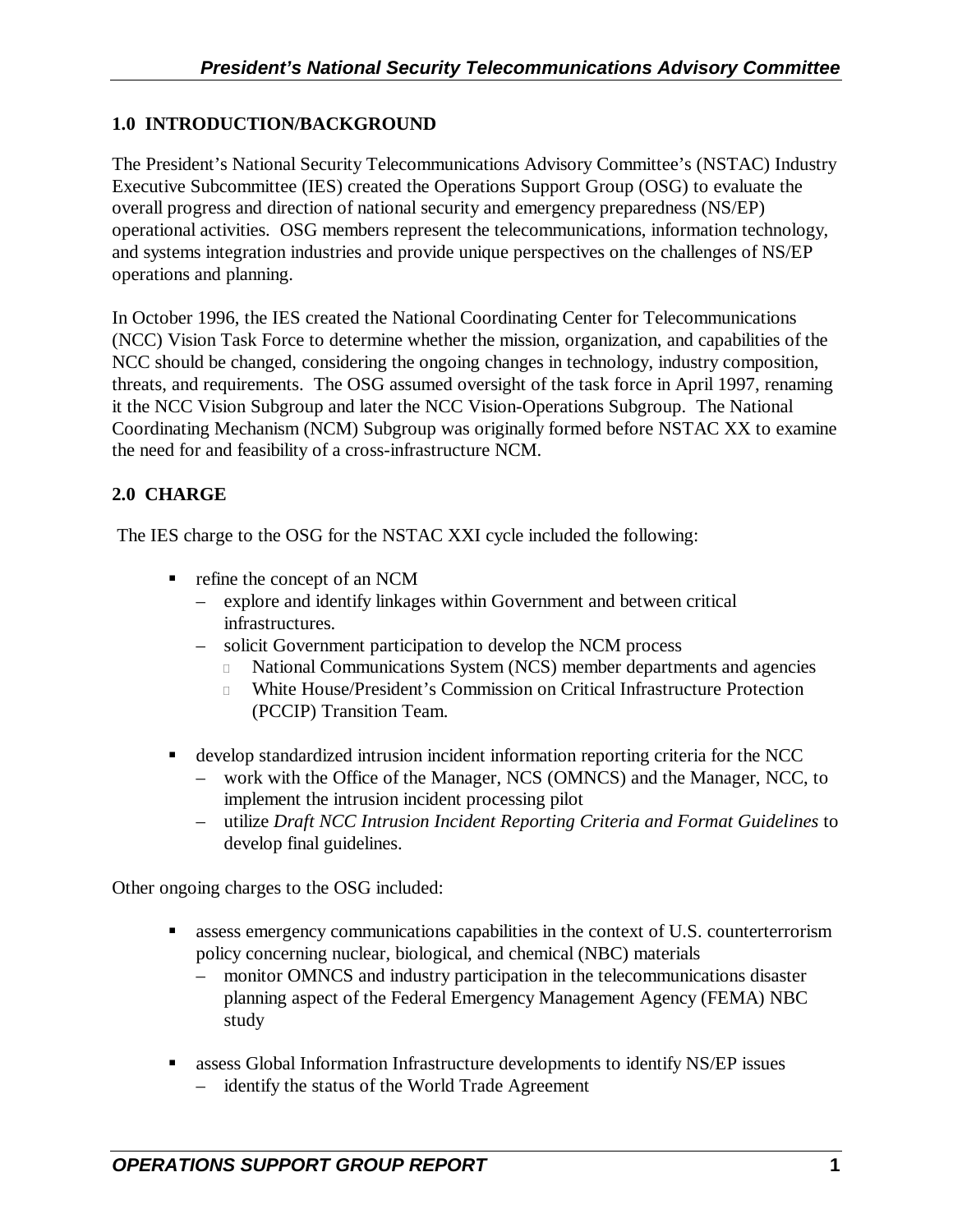– assess Global Mobile Personal Communications by Satellite Memorandum of Understanding developments.

# <span id="page-5-0"></span>**3.0 ACTIVITIES**

## **3.1 The NCM Concept**

## *3.1.1 Analysis*

In October 1997, the PCCIP issued its final report and recommendations on an infrastructure protection framework encompassing the Nation's critical infrastructures. Meanwhile, as a result of NSTAC XX recommendations, the NCM Subgroup began to share its NCM concept with Government officials in a series of meetings.

Two Presidential Decision Directives (PDD) were issued in May 1998. PDD-62 was issued to achieve the President's goal of defeating terrorism, managing the consequences should such an attack occur, and protecting computer-based systems. The President also released PDD-63, a critical infrastructure protection directive establishing the National Infrastructure Protection Center (NIPC) and calling for industry to voluntarily participate in the Government's effort to ensure the security of the Nation's infrastructures. These infrastructures include telecommunications, banking and finance, energy, transportation, and essential Government services. As part of the directive, an industry-funded information sharing and analysis center was also proposed. This center would be used to funnel threat information and analysis between industry and the NIPC.

In a series of meetings with Government officials from the PCCIP Transition Team and the NIPC, members of the IES and the NCM Subgroup shared their NCM concept,<sup>4</sup> describing how a virtual information sharing process based on the NCM concept and the NCC could be established. The subgroup also discussed industry's potential role in the new infrastructure protection environment, including its views on a multi-infrastructure, information-sharing construct.

These meetings led to direct NCC-NIPC coordination. Instead of establishing a new, independent NCM plan, the subgroup tracked Government initiatives and provided input for the Government's infrastructure protection plans. NCC representatives provided NCC Standing Operating Procedure (SOP) 016, Public Network Electronic Intrusion Indications, Assessment, and Warning Activities, for review by NIPC representatives. The SOP enabled the NIPC to consider potential media for exchange of information, appropriate points of contact, and various scenario-based training and exercise needs. As a result of this cooperation, an NCC-NIPC memorandum of understanding is being developed to detail the flow of information between the two entities.

 $\overline{a}$ 

<sup>4</sup> For a more detailed description of the NCM concept, see the *Operations Support Group Report to NSTAC XX*, December 1997, specifically that report's Annex titled *Information Assurance: A Joint Report of the IA Policy Subgroup of the Information Infrastructure Group and the NCM Subgroup of the Operations Support Group.*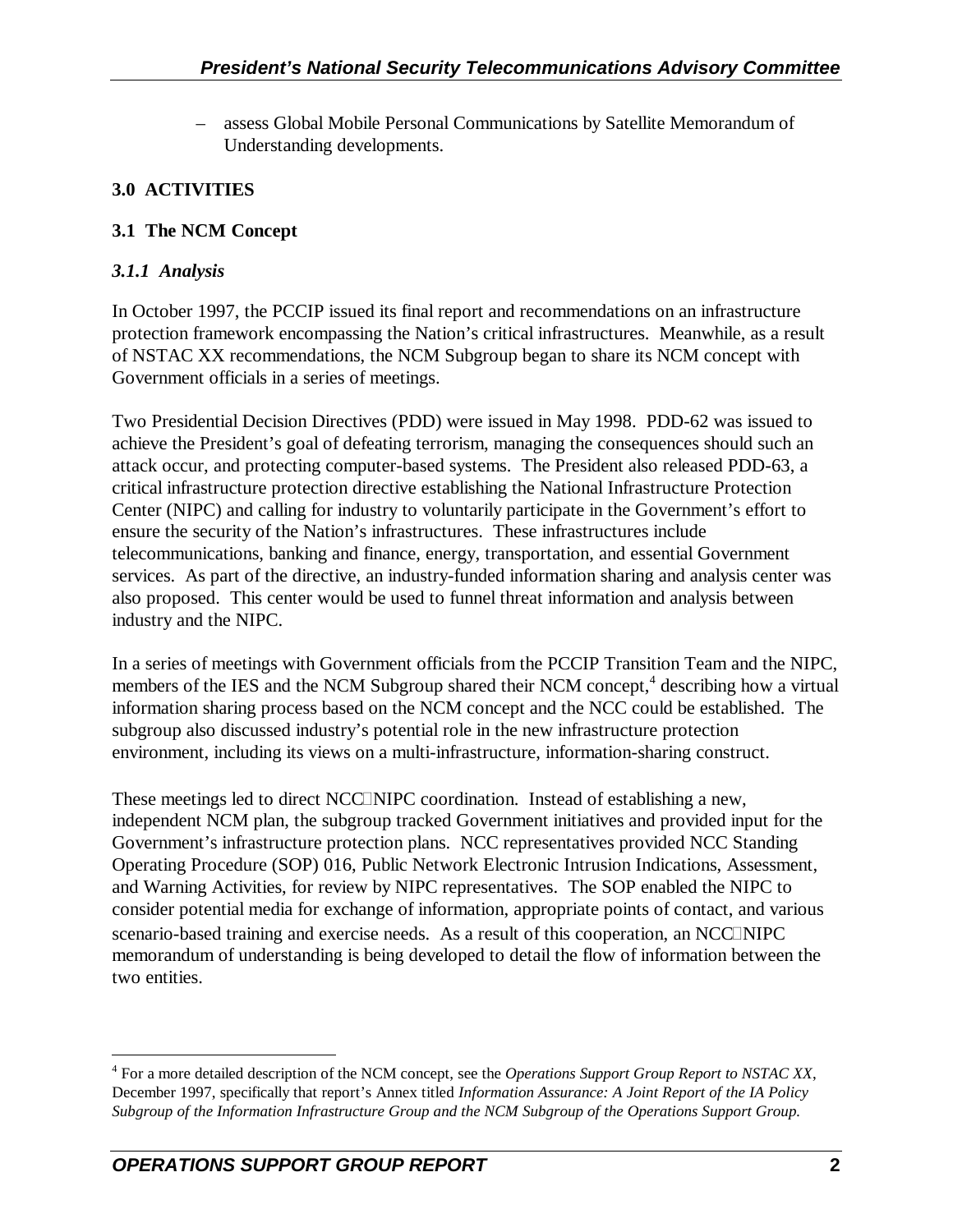# *3.1.2 Conclusions*

Because the Government is continuing to establish an information reporting structure, the NCM concept cannot be finalized at this time. However, experience within NSTAC indicates that more than one individual may be required to adequately represent each critical infrastructure sector.

The NCC provides a model, which is currently being examined to provide cyber indications, alerting, and warning, through which several telecommunications companies have found it worthwhile to provide, at their own expense, personnel to work with the Government in facilities provided by the Government. It can provide a model for cooperation and the gathering, analyzing, sanitizing, and disseminating of information that can be scaled appropriately to fit the other critical infrastructures.

## *3.1.3 Recommendations*

The OSG proposes the following recommendations*.*

## *3.1.3.1 Recommendations to the President*

The President should direct the lead departments and agencies as designated in PDD-63 to:

- **Example 1** establish an industry-Government coordinating activity to advise in the selection of a sector coordinator and provide continuing advice in order to effectively represent each critical infrastructure, and
- consider adapting the NCC model as appropriate for the various critical infrastructures to provide warning and information centers for reporting and exchange of information with the NIPC through the NCM process.

## *3.1.3.2 Recommendation to the NSTAC*

The NSTAC should task the IES to continue to refine the NCM concept in coordination with the designated Government departments and agencies developing critical infrastructure protection plans, processes, and procedures.

## **3.2 NCC Vision-Operations Subgroup Intrusion Incident Information Reporting Criteria**

## *3.2.1 Analysis*

When the NCC Vision Task Force formed in October 1996, the Manager, NCS, requested that the NSTAC assist the NCS in developing a concept of operations (CONOPS) and implementing an electronic intrusion indications and reporting capability in the NCC. The Manager also asked that the NCC's information assurance capabilities include the ability to evaluate intrusion incidents and take mitigative actions. The IES then formally instructed the task force to examine the NCC's membership; the NCC's role in relation to critical control networks of other infrastructures; and NCC indications, detection, and warning functions and relationships to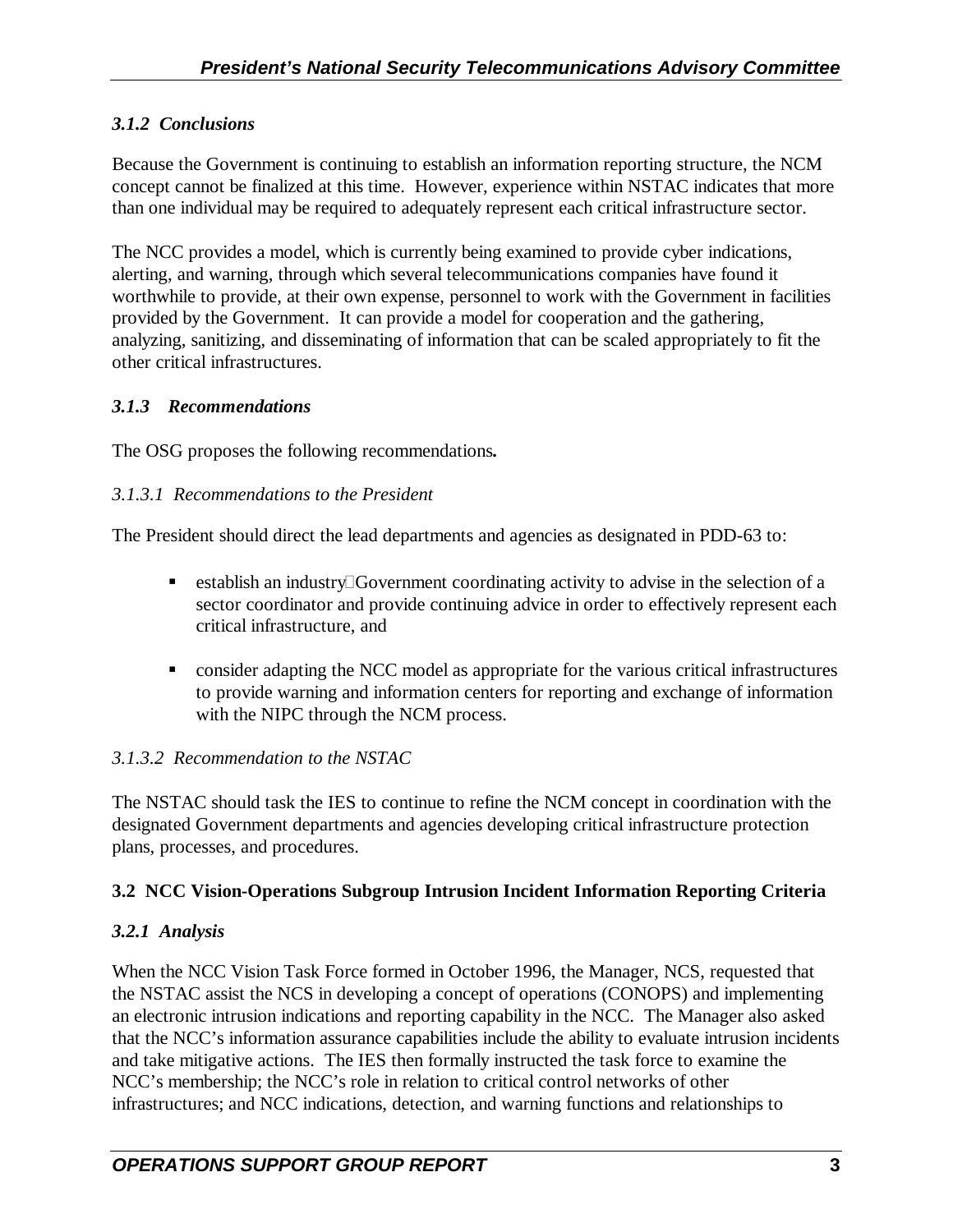national information assurance activities, such as the PCCIP. The task force held its first meeting on November 15, 1996.

When the IES reorganized in April 1997, the OSG was assigned oversight of the NCC Vision Task Force. The OSG renamed the task force the NCC Vision Subgroup, and later the NCC Vision-Operations Subgroup.

Based on the Intrusion Incident Information CONOPS, developed by the NCC Vision Subgroup for NCC intrusion incident information processing, and a tabletop exercise validating the CONOPS, the NSTAC concluded that the NCC Charter was broad enough to allow the addition of an Indications, Assessment, and Warning (IAW) mission. The Manager, NCS, then tasked the NCC with implementing a pilot program as a result of the OSG's recommendation to NSTAC XX in December 1997. The NCC modified its SOP to accommodate the electronic intrusion incident information processing capability.

In May 1998, the NCC Vision-Operations Subgroup completed the *NCC Intrusion Incident Reporting Criteria and Format Guidelines* with the assistance of various Government department and agency representatives. The subgroup emphasized that the reporting criteria focused on receipt of timely reports and assessments by industry and Government and accounted for intrusions that could directly or indirectly affect network integrity and performance involving the telecommunications infrastructure. The subgroup determined that intrusion reports should be voluntarily submitted to the NCC and should include the following components: the type of system attacked, data feedback, an analysis of the intrusion incident, implications of the intrusion incident, damage assessment, and needed response actions.

Following IES approval of the reporting criteria, the OSG assisted the Manager, NCC, in initiating the voluntary NCC electronic intrusion incident information processing pilot. The subgroup stressed the need for industry and Government participation in the pilot and its final evaluation.

For the duration of the pilot, the NCC Vision-Operations Subgroup decided to close the *NCC Intrusion Incident Reporting Criteria and Format Guidelines* to further changes, emphasizing that changes would be considered after the pilot's conclusion. The NCC started the intrusion pilot on June 15, 1998, for a 120-day trial period. Center operations are being conducted in accordance with the CONOPS developed by the NCC Vision-Operations Subgroup and NCC SOP 016. At the end of the 120-day trial, center activities will be reviewed and the IAW process evaluated.

# *3.2.2 Conclusion*

The ongoing work of the electronic intrusion incident information pilot program, the NCC Year 2000 (Y2K) coordination study (see Section 3.5), and other ongoing efforts may reveal a requirement for expanded NCC capabilities.

## *3.2.3 Recommendation*

The OSG proposes the following recommendation.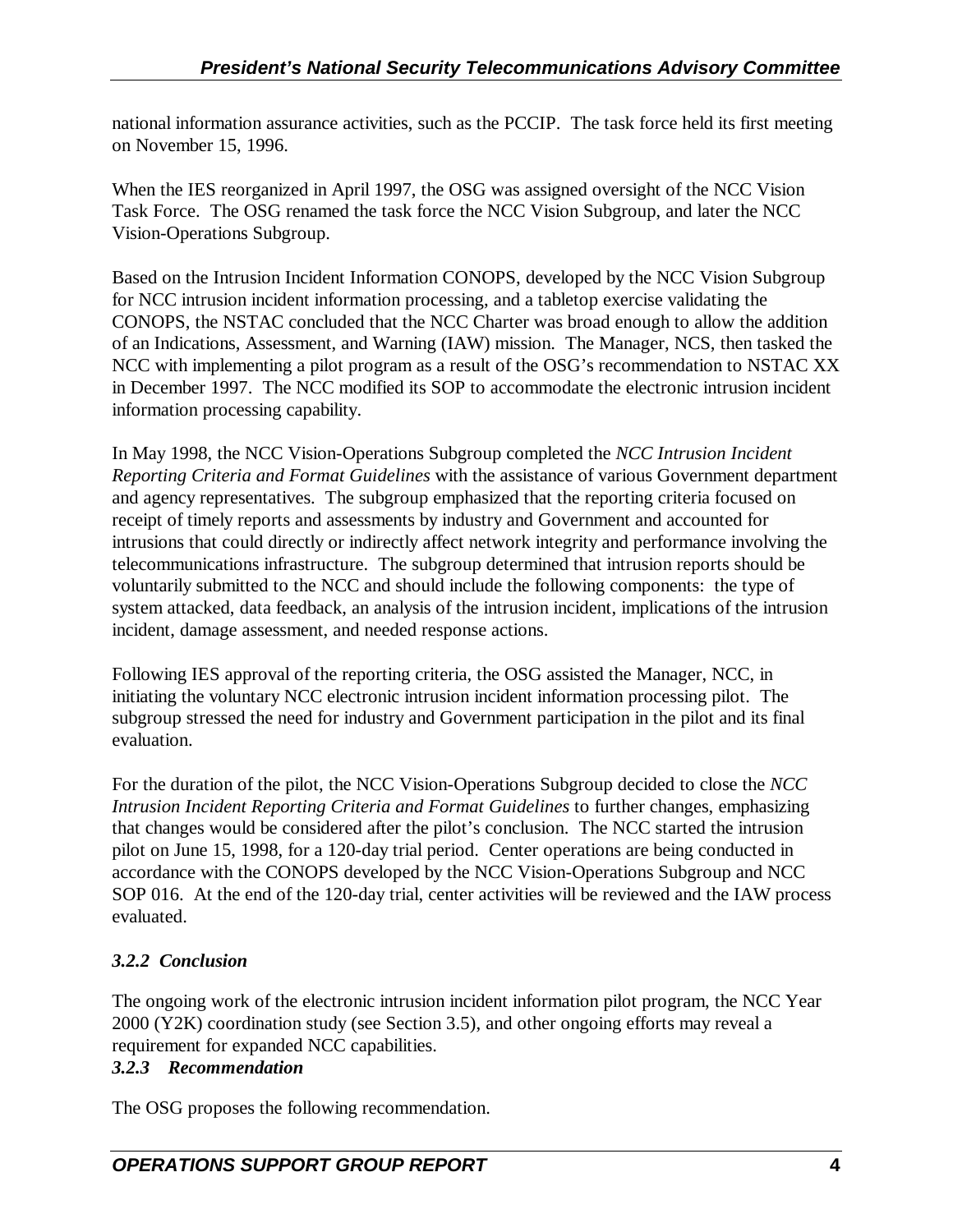#### *3.2.3.1 Recommendation to the IES*

The IES should task the OSG to review and make recommendations on the makeup of the NCC to accomplish its expanded mission, focusing on facilities, staffing, funding, support tools, and resources.

#### **3.3 Emergency Communications Capabilities in the Context of U.S. Counterterrorism Policy Concerning NBC Materials**

## *3.3.1 Analysis*

PDD-39, published on June 21, 1995, emphasizes interagency coordination to prevent and manage the consequences of terrorism in all its forms, including matters related to NBC terrorism, or threats to the Nation's infrastructure. PDD-62, issued in May 1998, established a National Coordinator for Security, Infrastructure Protection, and Counterterrorism to oversee programs and policies of Government agencies to defeat terrorism. When PDD-62 is made available to industry, OSG will review the PDD and monitor related activities.

The OSG continued to monitor Government and NCC PDD-39-related activities during the NSTAC XXI cycle. In response to PDD-39, FEMA was tasked with analyzing the adequacy of the Federal Government to respond to the consequences of terrorist incidents involving NBC material within the United States. The NCS, as a member of the Catastrophic Disaster Response Group, assisted in developing that assessment. As a follow-on effort, the OSG assisted the NCS in determining the telecommunications industry's capabilities for maintaining critical facilities following an NBC attack. Specifically, the OSG monitored the results of an NCS survey of NCC member companies and provided qualified discussion group members to verify the relevant findings.

The survey revealed that several of the companies polled were aware of the NBC problem and had addressed it. The remaining companies had not included NBC terrorist events in their contingency planning.

#### *3.3.2 Conclusion*

Efforts to ensure awareness of NBC terrorism implications for NS/EP telecommunications are ongoing. The survey provided preliminary data. The OSG will continue to monitor developments in this area.

#### *3.3.3 Recommendation*

The OSG proposes the following recommendation.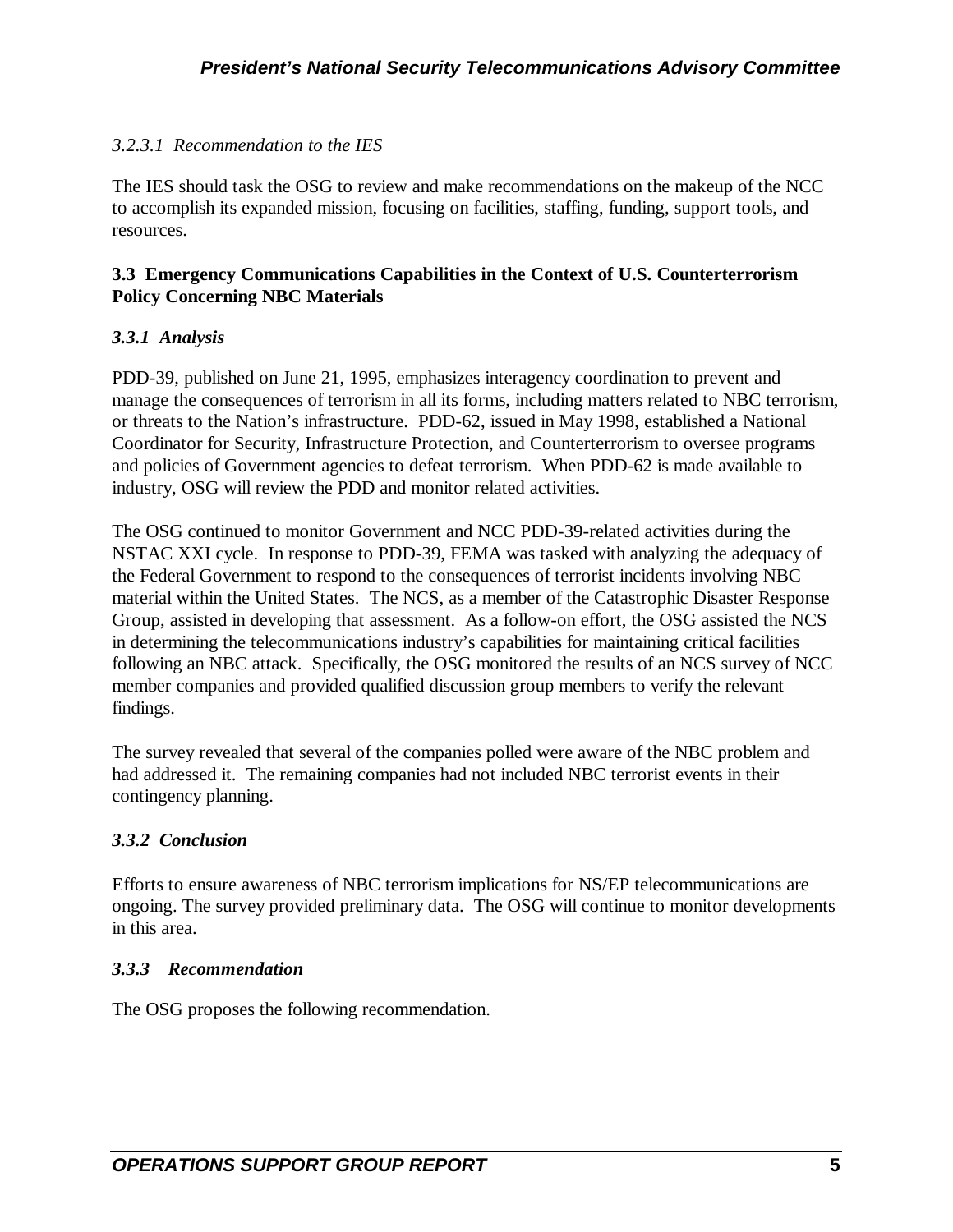#### *3.3.3.1 Recommendation to the IES*

The IES should task the OSG to continue to monitor PDD-39 and PDD-62 related activities for impacts on NS/EP telecommunications.

#### **3.4 Global Information Infrastructure Developments**

#### *3.4.1 Analysis*

When the NSTAC's National Information Infrastructure Task Force concluded in March 1997, the IES decided that the OSG should monitor the U.S. information infrastructure's global interfaces because of the potential for increased vulnerabilities adversely affecting the national interest. The OSG continued to monitor Global Information Infrastructure (GII) developments in the NSTAC XXI cycle to consider the NS/EP implications of the International Telecommunication Union's (ITU) Global Mobile Personal Communications by Satellite (GMPCS) Memorandum of Understanding (MOU).

The GMPCS MOU dates back to the ITU's 1996 World Technology Policy Forum. The MOU was developed as one of the forum's nonbinding opinions, addressing the establishment of unrestricted circulation of GMPCS user terminals. GMPCS arrangements included mutual recognition agreements between nations regarding approval of equipment, terminal marking and identification methods, and authorized national authorities' access to traffic data. Some aspects of these arrangements have been contentious issues within the international telecommunications community.

#### *3.4.2 Conclusion*

Although there are security issues requiring resolution by the ITU, the agreement is expected to facilitate increased transport of approved GMPCS, thereby facilitating NS/EP telecommunications.

#### *3.4.3 Recommendation*

The OSG proposes the following recommendation.

#### *3.4.3.1 Recommendation to the IES*

The IES should task the OSG to continue to monitor and identify GII issues.

#### **3.5 NCC Coordination Requirements for Year 2000 Response**

#### *3.5.1 Analysis*

In light of the NCS's enhancement of the National Telecommunications Coordinating Network (NTCN) and the NSTAC Network Group's study of Y2K preparedness, the NCC Vision-Operations Subgroup accepted additional tasking to evaluate NCC resources and help determine its coordination requirements for potential outages caused by any Y2K problems. Recognizing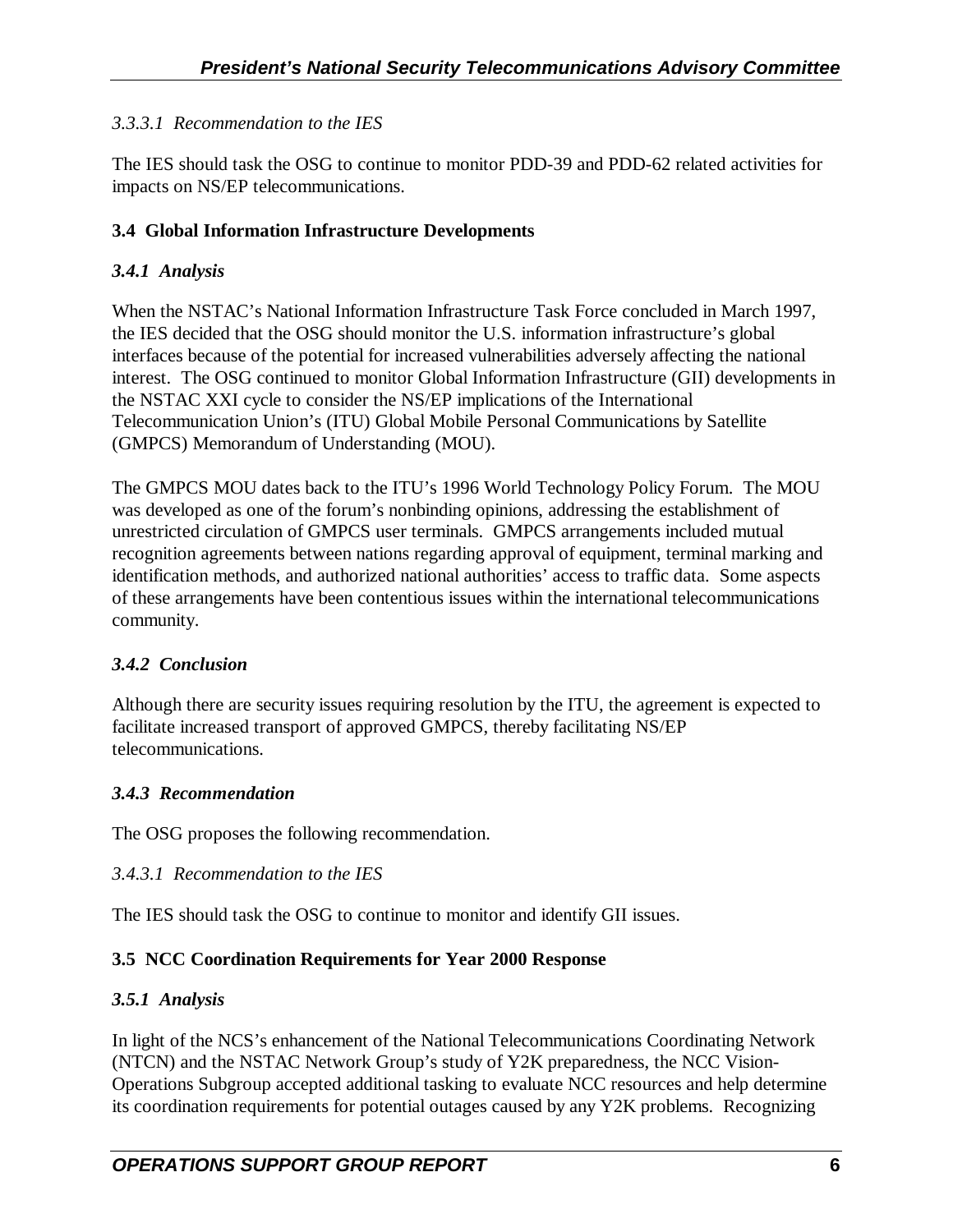that the previous NTCN concept had not included a response to the Y2K problem, the NCC Vision-Operations Subgroup agreed to review and evaluate critical Government and industry operations centers that might require connectivity to the NCC via nonpublic network based multicommunication media. While working on this issue, the subgroup agreed to support NCC efforts to review procedures for response to public network outages caused by Y2K. The NCC Vision-Operations Subgroup agreed that if the NCC identified any shortfalls in its existing procedures, the subgroup would provide assistance as needed.

The subgroup also noted that NCC member companies should report any information from Y2K outages to the NCC. Through the NCC, Federal departments and agencies would be made aware of telecommunications remediation efforts while allowing the NCC member companies to focus solely on restoring the public network. The subgroup also agreed that the NCC should encourage Government entities with NS/EP responsibilities to consider the Telecommunications Service Priority (TSP) System to ensure that critical circuits have priority restoration in the event of Y2K outages.

# <span id="page-10-0"></span>*3.5.2 Conclusion*

The subgroup concluded that existing NCC processes and procedures used to respond to public network outages should be adequate to respond to potential Y2K outages.

## *3.5.3 Recommendation*

The OSG proposes the following recommendation.

## *3.5.3.1 Recommendation to the IES*

The IES should task the OSG to assist the NCC in its Y2K preparation and provide coordination efforts if existing NCC processes and procedures prove inadequate in responding to potential Y2K outages.

## **4.0 SUMMARY OF RECOMMENDATIONS**

In summary, the OSG proposes the following recommendations.

## **4.1 Recommendations to the President**

The President should direct the lead departments and agencies as designated in PDD-63 to:

- **Example 1** establish an industry-Government coordinating activity to advise in the selection of a sector coordinator and provide continuing advice to effectively represent each critical infrastructure, and
- consider adapting the NCC model as appropriate for the various critical infrastructures to provide warning and information centers for reporting and exchange of information with the NIPC through the NCM process.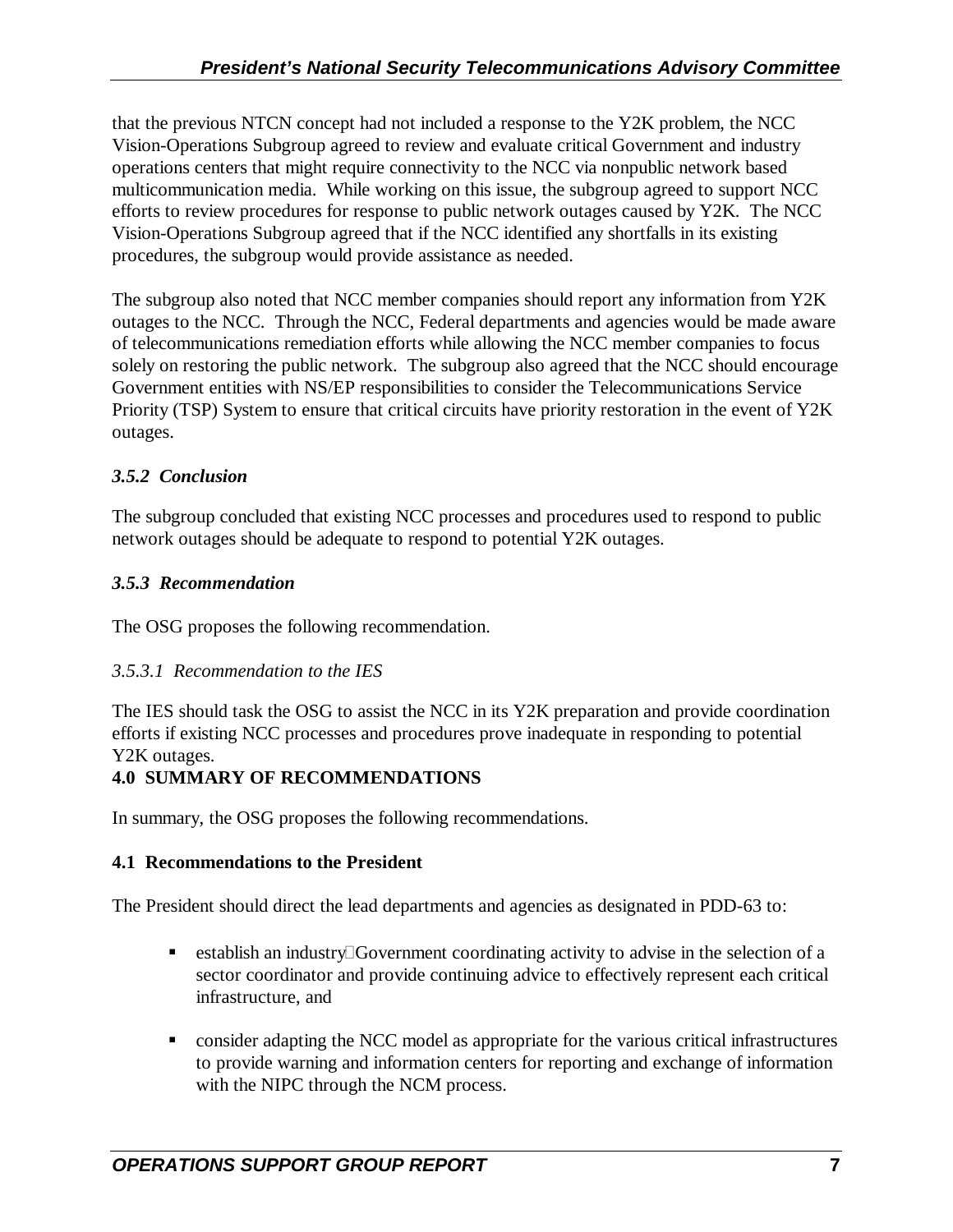## **4.2 Recommendation to the NSTAC**

The NSTAC should task the IES to continue to refine the NCM concept in coordination with the designated Government departments and agencies developing critical infrastructure protection plans, processes, and procedures.

#### **4.3 Recommendations to the IES**

The IES should task the OSG to:

- review and make recommendations on the revised makeup of the NCC to accomplish its expanded mission, focusing on facilities, staffing, funding, and support tools and resources,
- continue to monitor PDD-39 and PDD-62 related activities for impacts on NS/EP telecommunications,
- **•** continue to monitor and identify GII NS/EP issues, and
- $\blacksquare$  assist the NCC in its Y2K preparation and provide coordination efforts if existing NCC processes and procedures prove inadequate in responding to potential Y2K outages.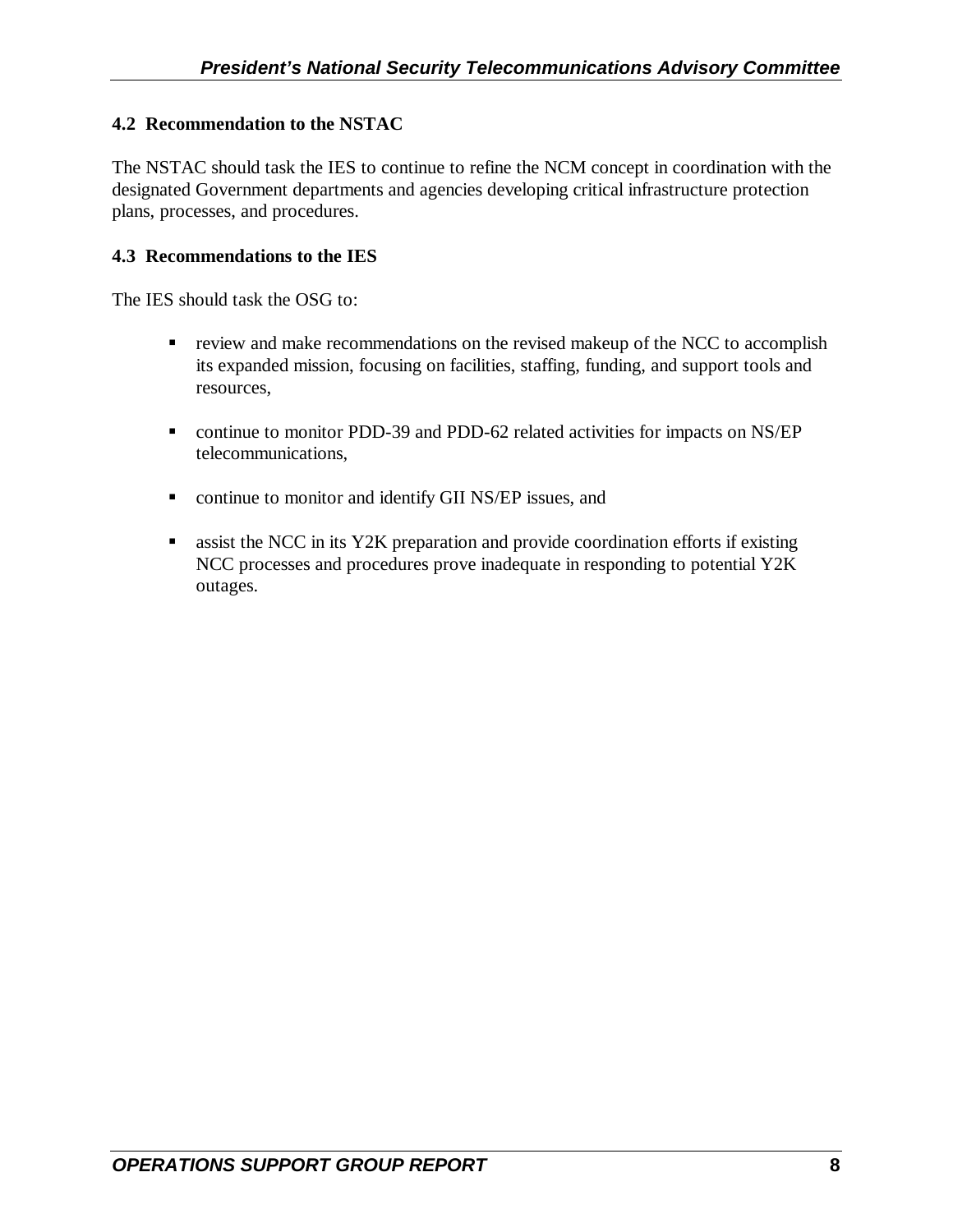**ANNEX A**

<span id="page-12-0"></span>**OPERATIONS SUPPORT GROUP MEMBERS**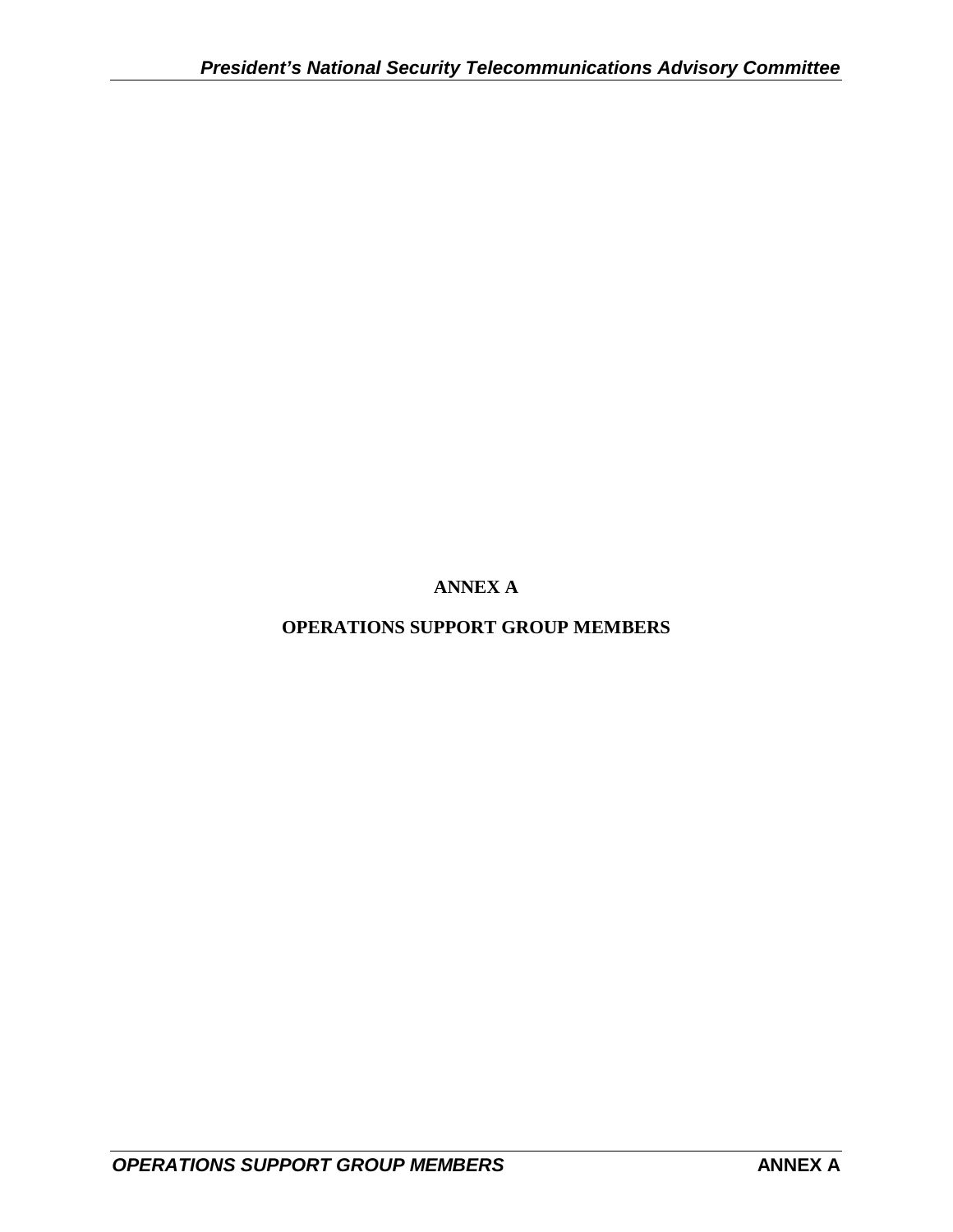## **OPERATIONS SUPPORT GROUP MEMBERS**

| <b>COMSAT</b><br>EDS<br><b>US WEST</b> | Mr. Ernie Wallace, Chair<br>Mr. Bob Donahue, Vice-Chair<br>Mr. Jon Lofstedt, Vice-Chair |
|----------------------------------------|-----------------------------------------------------------------------------------------|
| AT&T                                   | Mr. Dave Bush                                                                           |
| <b>CSC</b>                             | Mr. Guy Copeland                                                                        |
| <b>GTE</b>                             | Ms. Ernie Gormsen                                                                       |
| <b>TTT</b>                             | Mr. Joe Gancie                                                                          |
| <b>MCI</b>                             | Mr. Michael McPadden                                                                    |
| <b>NTA</b>                             | Mr. Bob Burns                                                                           |
| Nortel                                 | Dr. Jack Edwards                                                                        |
| <b>SAIC</b>                            | Mr. Bernie Ziegler                                                                      |
| Teledesic                              | Mr. Gordon Booker                                                                       |
| Unisys                                 | Dr. Dan Wiener                                                                          |
| USTA                                   | Dr. Vern Junkmann                                                                       |
|                                        |                                                                                         |

#### **GOVERNMENT PARTICIPANTS**

| <b>DOS</b>       | Mr. Stephen Springer |
|------------------|----------------------|
| <b>TREAS</b>     | Mr. Don Hagerling    |
| <b>DOJ</b>       | Mr. Wayne Williams   |
| <b>DOC</b>       | Mr. Jorome Gibbon    |
| <b>DOT</b>       | Mr. Rich Weigand     |
| <b>USDA</b>      | Mr. Brenda Boger     |
| <b>GSA</b>       | Mr. Tom Sellers      |
| <b>NTIA</b>      | Mr. Bill Belote      |
| <b>OMNCS-NCC</b> | Mr. Bernie Farrell   |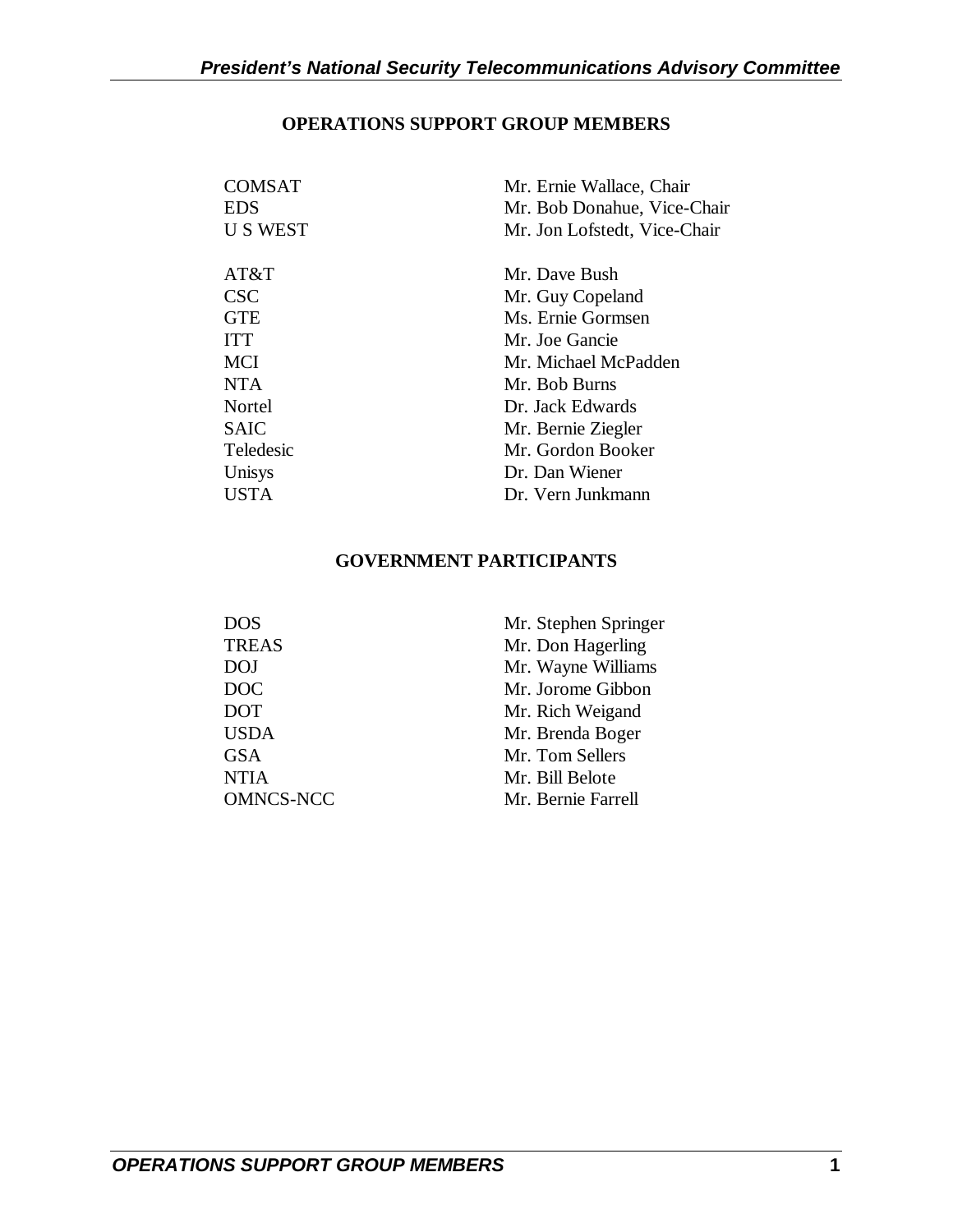## **ANNEX B**

## <span id="page-14-0"></span>**NATIONAL COORDINATING CENTER FOR TELECOMMUNICATIONS INTRUSION INCIDENT REPORTING CRITERIA AND FORMAT GUIDELINES**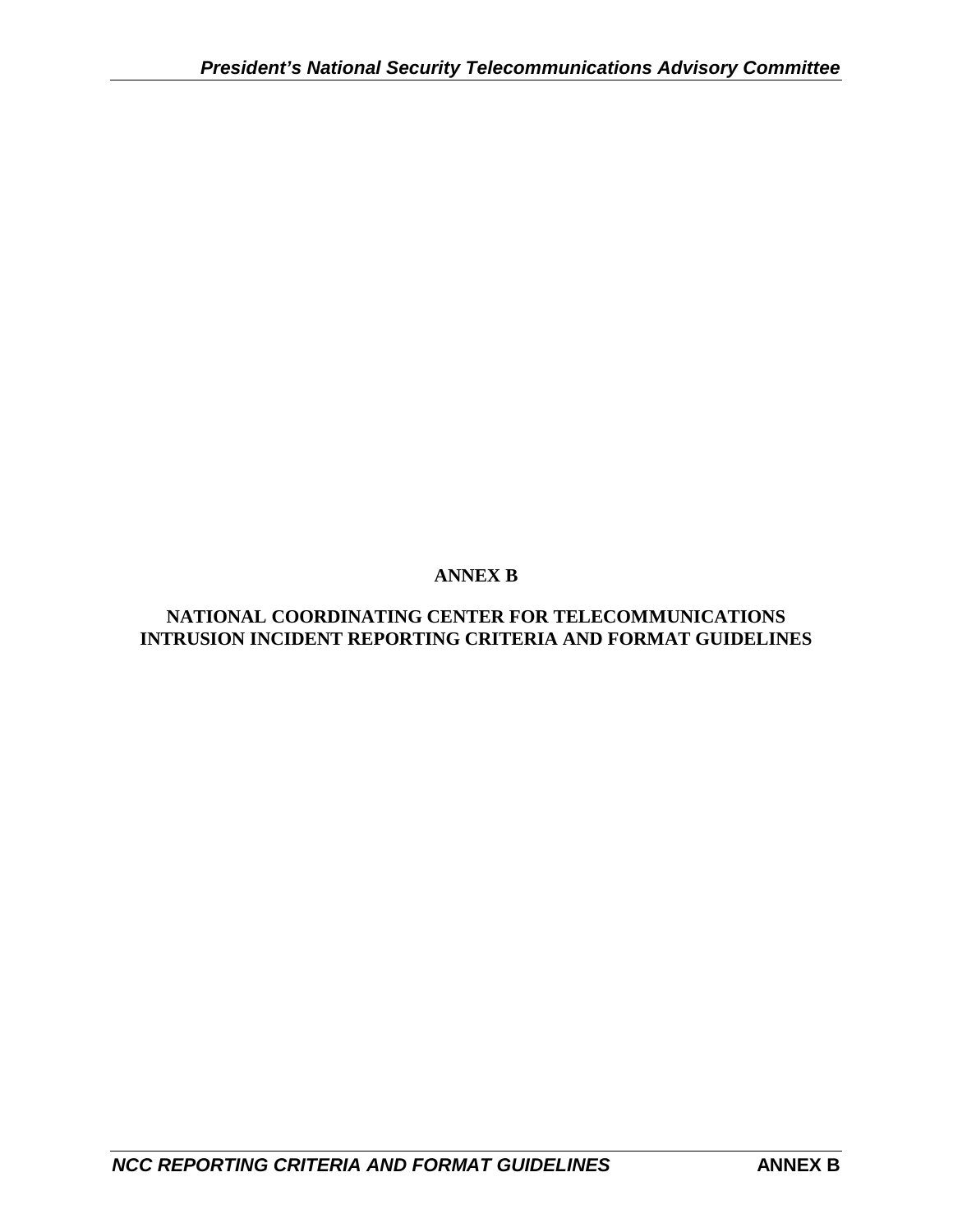#### **NCC INTRUSION INCIDENT REPORTING CRITERIA AND FORMAT GUIDELINES**

#### **GENERAL**

NCC intrusion information collection focuses on the receipt of near real-time reports and assessments by Government and industry of intrusions that may directly or indirectly affect network integrity and performance involving the telecommunications sector of the critical national infrastructures.

Report the incident as soon as possible even though the available information is incomplete.

Report to the NCC (if your organization is one with a resident representative at the NCC, report through the resident representative; otherwise, report directly to the NCC).

Report using appropriate means to guarantee the delivery of information.

#### **REPORTING CRITERIA**

Report an intrusion incident whenever you:

- Detect an intrusion occurrence, e.g.,
	- **•** report denial/disruption of service incidents such as the physical disabling of equipment, the flooding of a communications network by waves of message traffic, etc.,
	- report breaches in communications or data security that affect the confidentiality, integrity, or availability to an authorized user of information, data, or a program or system,
	- **•** report unauthorized electronic access to include denial/disruption of service as well as breaches in communications or data security.
- Receive any indication (information that suggests a threat) of a potential intrusion on a Government or public information system or network.
- Need verification of the scope of your problem.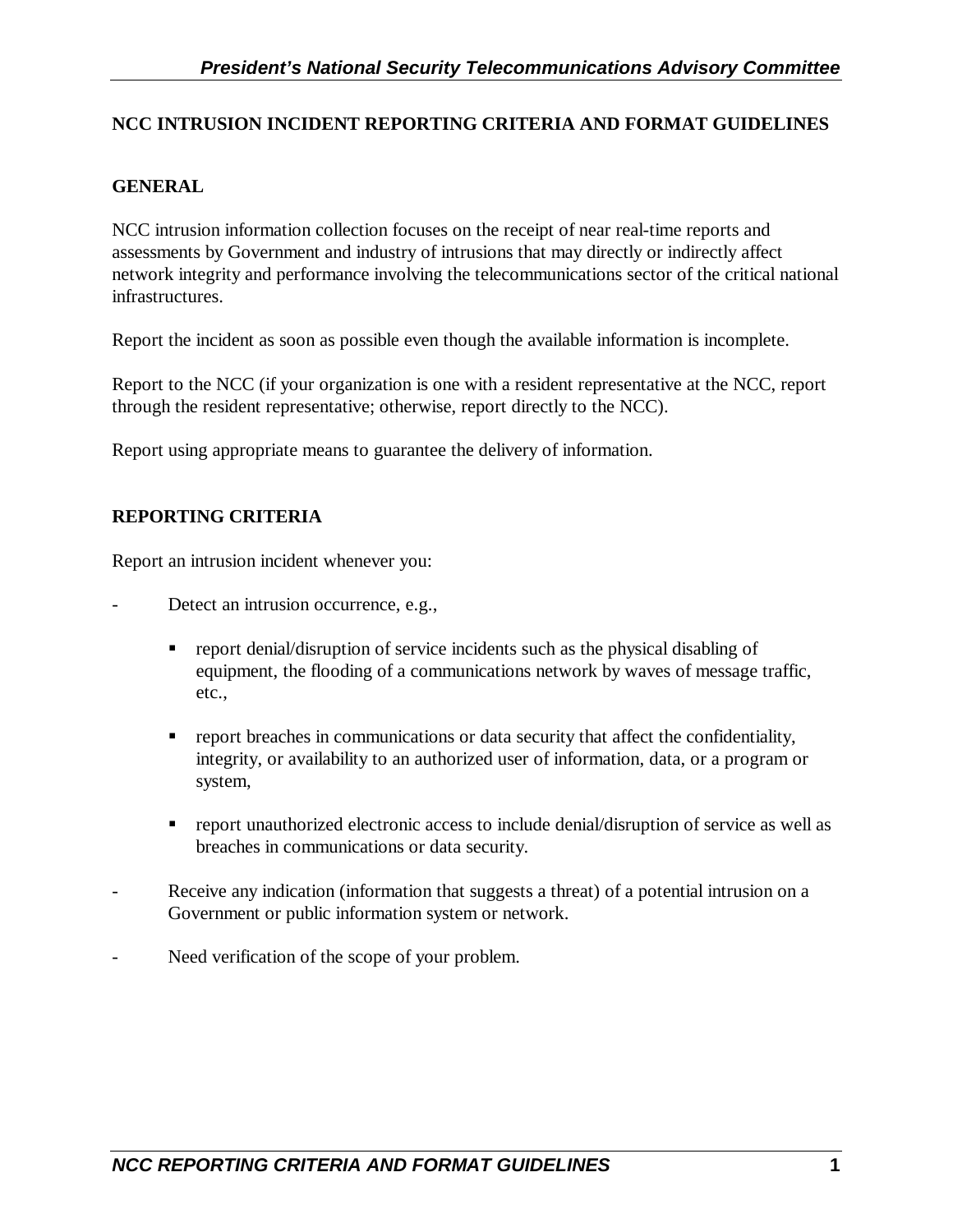#### **REPORTING STAGES**

Provide an initial intrusion incident report upon determining that an intrusion or potential intrusion was detected or occurred.

Provide subsequent interim report(s) as appropriate upon determining more relevant facts concerning the incident.

Provide a final report upon incident closure or resolution.

#### **REPORTING FORMAT**

An initial report should include the first category of information (Type of System Attacked or Intruded), and any other categories for which information is known. Any interim report(s) should include additional information placed in the appropriate category as it is determined. The final report should include all six categories of information as follows:

- **1- TYPE OF SYSTEM ATTACKED OR INTRUDED:** Describe the type of network/system, etc. involved in the intrusion generally (e.g., LAN/WAN) and more specifically (e.g., security classification of the network or system such as Secret), the function/mission system running on the attacked network/system, the IP address as applicable, etc.
- **2- DATA FEEDBACK:** If necessary, indicate information needed to help determine the scope of the incident.
- **3- ANALYSIS OF INTRUSION INCIDENT:** Describe as well as possible the nature of the intrusion [i.e., what happened and how it happened (e.g., specify how the intruder gained access to the network or system, the particular vulnerability exploited, how it was exploited)]; specify when the intrusion occurred; specify any known source of the intrusion; specify any known intent, purpose, or motivation for the intrusion such as to corrupt or destroy data, manipulate data, achieve unauthorized access to data, block authorized access to data, etc.; and provide any other pertinent information.

NOTE: Report the incident as soon as possible even though the available analysis information is incomplete; provide interim reports as well as the final report later.

- **4- IMPLICATIONS OF INTRUSION INCIDENT:** Describe any known potential implications of the intrusion for other network/system providers and users.
- **5- ASSESSMENT OF DAMAGE:** Provide a succinct assessment of the actual damage/impact that resulted from the intrusion (e.g., corrupted or compromised data, etc.).